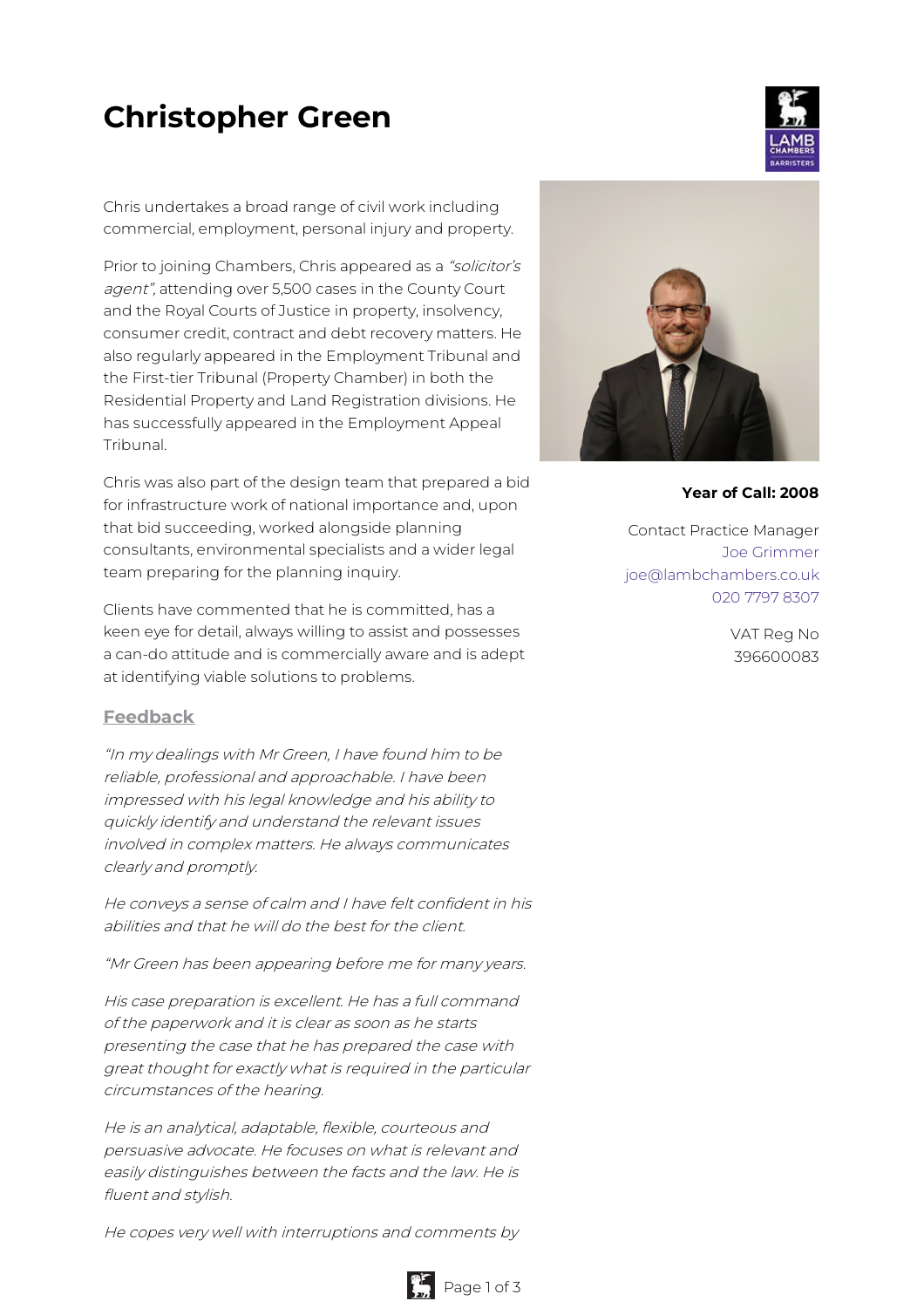### the judge.

He is respectful and at the same time determined. I have never seen him lost for words or flustered. He is calm and measured. He understands what the judge needs to know, and that is an essential skill of an advocate." **District Judge LC – Judge – 25/3/2021**

## **Qualifications**

- University of Durham BA with honours in History, 2:1
- BPP Law School, London Graduate Diploma in Law
- BPP Law School, London Bar Vocational Course, Very Competent

## **Interests**

Outside of work, Chris tries to keep active, playing in the front row in rugby, and participating in endurance competitions abroad. He has completed triathlons in New York, Vichy and the UK as well as an Ironman 70.3 in Budapest. He enjoys travelling with his recent trips being to Austria, Portugal and Cuba. To relax he listens to music from a variety of genres including classical, hip-hop and rock, and he cooks a variety of cuisines, his favourites being Indian and Japanese.



# **Employment**

Chris has appeared in many unfair dismissal, discrimination and protected disclosure (whistle-blowing) cases. He has appeared for both claimants and respondents and in all types of hearings from preliminary hearings up to multi-day final hearings.

# **Property**

Chris has regularly been instructed in landlord and tenant, mortgage and trespass cases. He has also successfully appeared in the First-tier Tribunal (Land Registration) in relation to the beneficial interest in a residential property. He has frequently represented parties in service charge disputes and related applications such as applications for dispensation from section 20 consultation. He also has expertise in leasehold